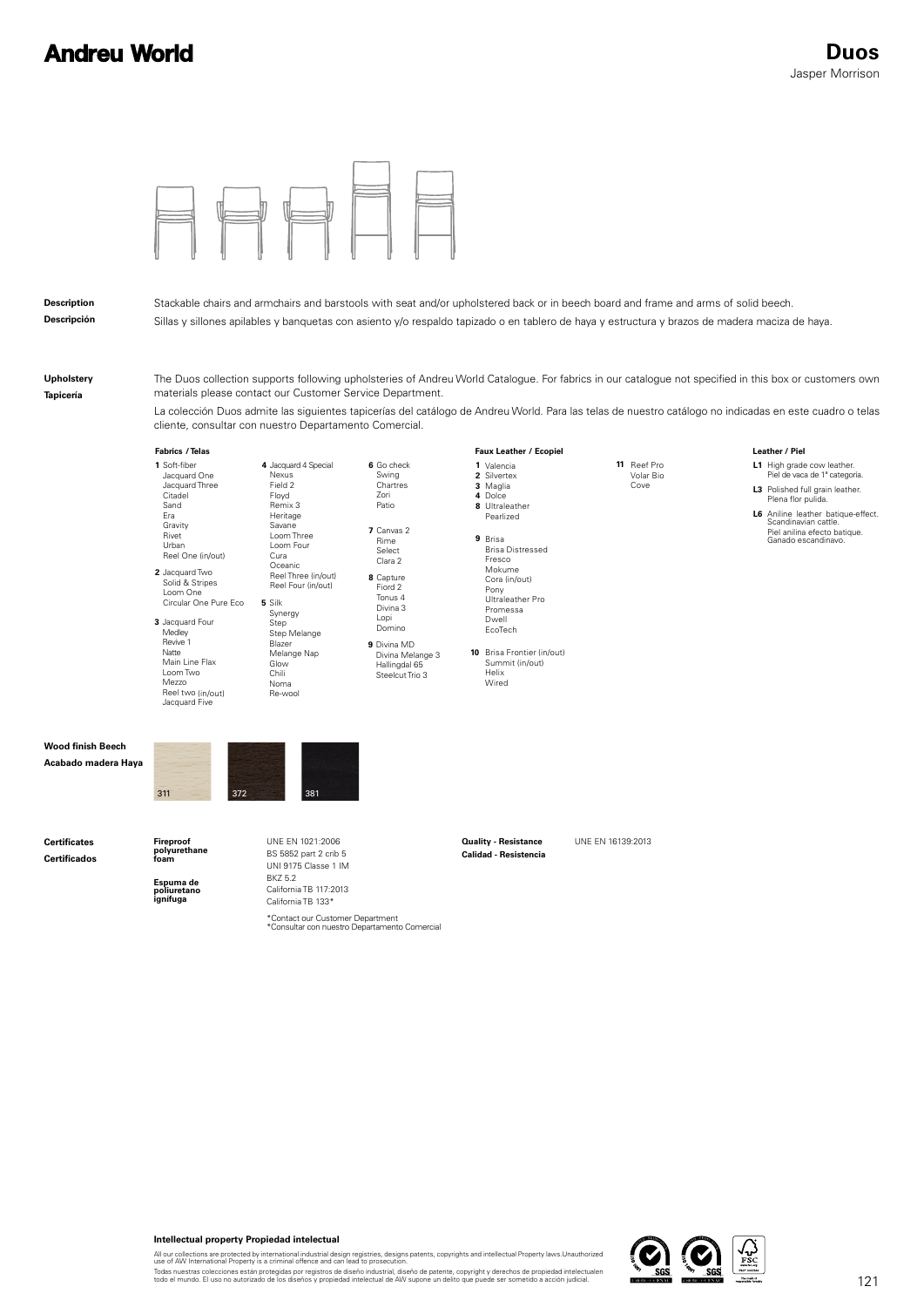|    | <b>Andreu World</b>                                 |                |              |       |                                                                                                                                                                                                     |                                                                                                                                                                                                                                                                                                                            |       |       |                |       |       |       |       |              |       |                   | <b>Duos</b>                                 |
|----|-----------------------------------------------------|----------------|--------------|-------|-----------------------------------------------------------------------------------------------------------------------------------------------------------------------------------------------------|----------------------------------------------------------------------------------------------------------------------------------------------------------------------------------------------------------------------------------------------------------------------------------------------------------------------------|-------|-------|----------------|-------|-------|-------|-------|--------------|-------|-------------------|---------------------------------------------|
|    | SI2750<br>31.00                                     | 21.00<br>19.00 |              |       |                                                                                                                                                                                                     | Stackable chair with beech plywood board seat and bac-<br>krest and solid beech wood frame.<br>Silla apilable con asiento y respaldo de tablero de haya y<br>estructura de madera maciza de haya.                                                                                                                          |       |       |                |       |       |       |       |              |       |                   | 口 12,5 Ft<br>$68$ lbs<br>$h \times 4$<br>片8 |
| \$ | 405                                                 |                |              | 8.00  |                                                                                                                                                                                                     |                                                                                                                                                                                                                                                                                                                            |       |       |                |       |       |       |       |              |       | 廿                 | 12                                          |
|    | SO2751                                              | 21.00          | 22.75        |       | Stackable armchair with beech plywood board seat and<br>backrest and solid beech wood frame.<br>Sillón apilable con asiento y respaldo de tablero de haya y<br>estructura de madera maciza de haya. |                                                                                                                                                                                                                                                                                                                            |       |       |                |       |       |       |       |              |       | $h \times 2$      | 口 11,75 Ft<br>$\triangle$ 36 lbs            |
|    | 31.00                                               | 26.25          |              | 8.00  |                                                                                                                                                                                                     |                                                                                                                                                                                                                                                                                                                            |       |       |                |       |       |       |       |              |       | 片8<br><b>齿</b>    | 12                                          |
| \$ | 480                                                 |                |              |       |                                                                                                                                                                                                     |                                                                                                                                                                                                                                                                                                                            |       |       |                |       |       |       |       |              |       |                   |                                             |
|    | SI2752<br>21.00<br>19.00<br>31.00                   |                |              |       |                                                                                                                                                                                                     | Stackable chair with upholstered seat and backrest and<br>COL<br>COM yards<br>solid beech wood frame.<br>sq.ft<br>per unit<br>Silla apilable con asiento y respaldo tapizado y estructura<br>1 units<br>0.65<br>de madera maciza de haya.                                                                                  |       |       |                |       |       |       |       |              | 13.5  | $\overline{h}$ x4 | 口 12,5 Ft<br>$80$ lbs                       |
|    |                                                     |                |              |       | 18.25                                                                                                                                                                                               | 0.55<br>10 units or more                                                                                                                                                                                                                                                                                                   |       |       |                |       |       |       |       |              |       |                   | 6<br>卣<br>12                                |
|    | COM                                                 | COL            | 1            | 2     | 3                                                                                                                                                                                                   | 4                                                                                                                                                                                                                                                                                                                          | 5     | 6     | 7              | 8     | 9     | 10    | 11    | L1           | L2    | L3                | L <sub>6</sub>                              |
| \$ | 846                                                 | 876            | 866          | 892   | 897                                                                                                                                                                                                 | 907                                                                                                                                                                                                                                                                                                                        | 919   | 929   | 948            | 958   | 975   | 990   | 1,003 | 1,039        | 1,074 | 1,160             | 1,414                                       |
|    | SO2753<br>21.00<br>22.75<br>31.00<br>26.25<br>18.25 |                |              |       |                                                                                                                                                                                                     | Stackable armchair with upholstered seat and backrest<br>COM yards<br>COL<br>and solid beech wood frame.<br>per unit<br>sq.ft<br>Sillón apilable con asiento y respaldo tapizado y estructu-<br>1 units<br>0.65<br>ra de madera maciza de haya.<br>13.5<br>10 units or more<br>0.55                                        |       |       |                |       |       |       |       |              |       |                   |                                             |
|    |                                                     |                |              |       |                                                                                                                                                                                                     |                                                                                                                                                                                                                                                                                                                            |       |       |                |       |       |       |       |              |       | 卣                 | 12                                          |
|    | COM                                                 | COL            | $\mathbf{1}$ | 2     | 3                                                                                                                                                                                                   | 4                                                                                                                                                                                                                                                                                                                          | 5     | 6     | $\overline{7}$ | 8     | $\,9$ | 10    | 11    | L1           | L2    | L3                | L6                                          |
| \$ | 1,131                                               | 1,135          | 1,136        | 1,151 | 1,160                                                                                                                                                                                               | 1,177                                                                                                                                                                                                                                                                                                                      | 1,191 | 1,205 | 1,220          | 1,235 | 1,251 | 1,263 | 1,278 | 1,294        | 1,357 | 1,443             | 1,698                                       |
|    | <b>SI2754</b>                                       | 21.00<br>19.00 |              |       |                                                                                                                                                                                                     | Stackable chair with upholstered seat, beech plywood<br>COM yards<br>COL<br>backrest and solid beech wood frame.<br>per unit<br>sq.ft<br>Silla apilable con asiento tapizado, respaldo de tablero<br>1 units<br>0.6<br>contrachapado de haya y estructura de madera maciza<br>8.25<br>de haya.<br>10 units or more<br>0.35 |       |       |                |       |       |       |       |              |       |                   |                                             |
|    | 31.00<br>8.25                                       |                |              |       |                                                                                                                                                                                                     |                                                                                                                                                                                                                                                                                                                            |       |       |                |       |       |       |       | 6<br>卣<br>12 |       |                   |                                             |
|    | COM                                                 | COL            | 1            | 2     | 3                                                                                                                                                                                                   | 4                                                                                                                                                                                                                                                                                                                          | 5     | 6     | $\overline{7}$ | 8     | 9     | 10    | 11    | L1           | L2    | L3                | L6                                          |
| \$ | 756                                                 | 759            | 765          | 783   | 790                                                                                                                                                                                                 | 797                                                                                                                                                                                                                                                                                                                        | 806   | 814   | 823            | 838   | 846   | 856   | 865   | 875          | 931   | 986               | 1,166                                       |

 $\overline{\phantom{a}}$ Haya Beech

Measures +- 0.25 inch. Medidas +- 0.25 inch.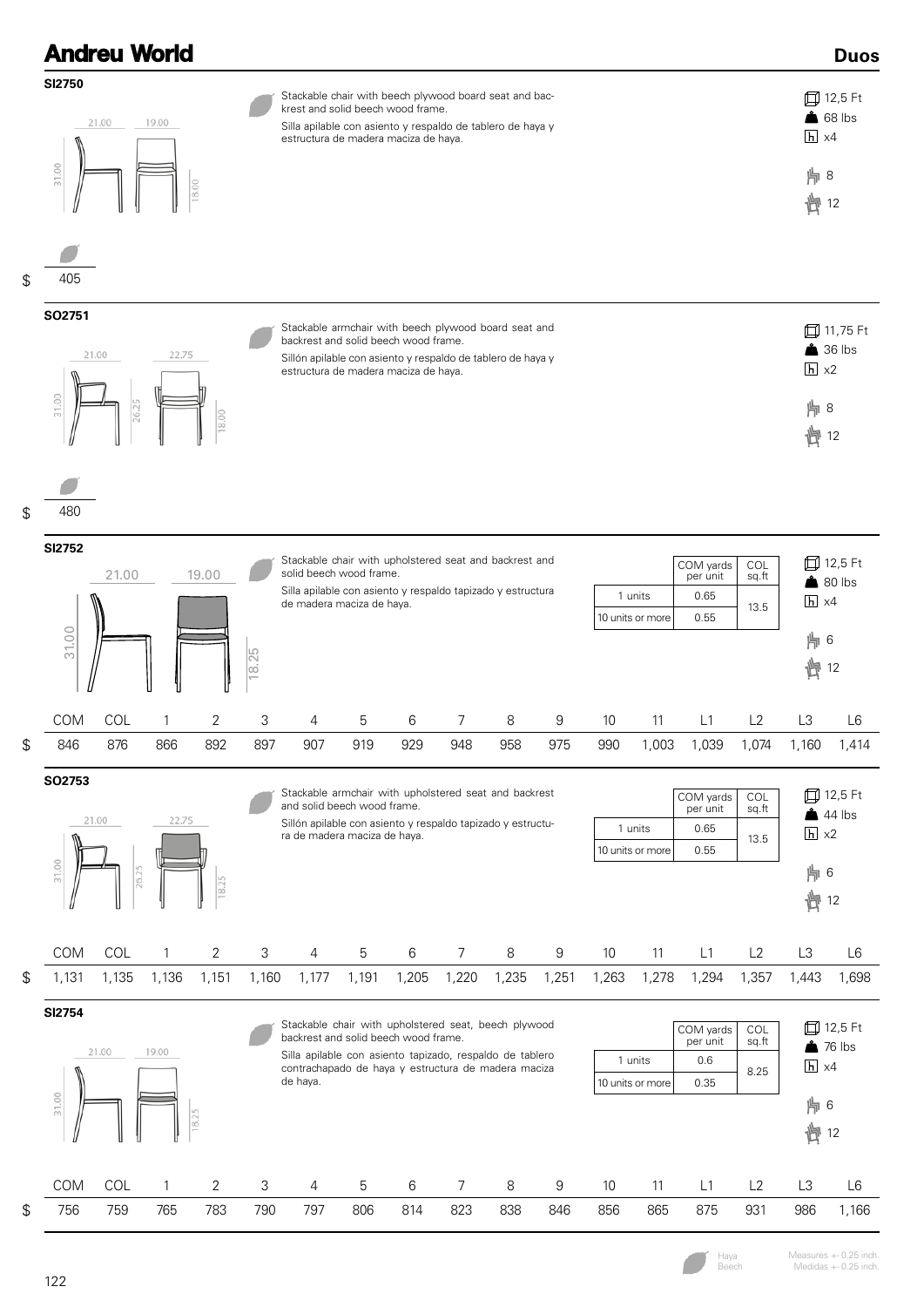

Haya Beech Measures +- 0.25 inch. Medidas  $+-0.25$  inch.

123